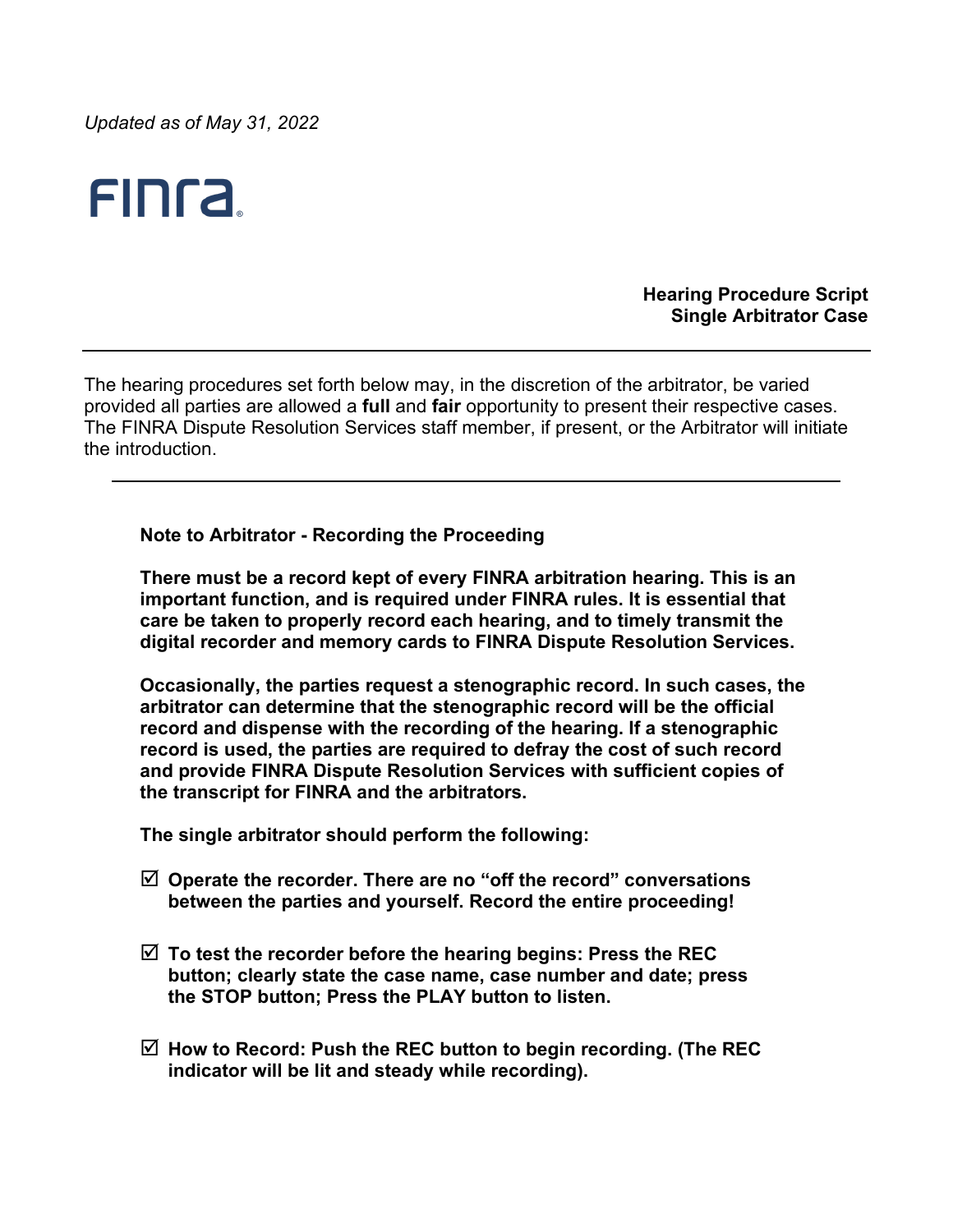- **How to Stop Recording: Push the STOP button to stop recording, during breaks or executive sessions.**
- **Remember to press the REC button to resume recording after breaks or executive sessions.**
- **Advise all occupants in the room to turn off their mobile devices, otherwise, the digital recorder will not record clearly, and we will not have a proper record of the hearing as is required by the Code of Arbitration Procedure.**
- **At the last day of the hearing:**

 **For hearings held outside of FINRA's offices:** 

 **All digital recorders and memory cards should be returned to the FINRA Dispute Resolution Services staff member assigned to the case or the hearing facility that provided the recorder.**

 **For hearings held at FINRA's offices:**

 **FINRA's offices are equipped with built-in digital recorders. Arbitrators must notify staff that the hearings have concluded so that the memory card can be secured.**

**Guidance for Hearings in which the Sole Topic is the Determination of Expungement of Customer Dispute Information in Settled Cases** 

**\_\_\_\_\_\_\_\_\_\_\_\_\_\_\_\_\_\_\_\_\_\_\_\_\_\_\_\_\_\_\_\_\_\_\_\_\_\_\_\_\_\_\_\_\_\_\_\_\_\_\_\_\_\_\_\_\_\_\_\_\_\_\_\_**

**Importance of Allowing Customers and their Counsel to Participate in the Expungement Hearing in Settled Cases**

**It is important to allow customers and their counsel to participate in the expungement hearing in settled cases if they wish to. Specifically, arbitrators should:**

- **1) Allow the customer and their counsel to appear at the expungement hearing;**
- **2) Allow the customer to testify at the expungement hearing;**
- **3) Allow counsel for the customer or a pro se customer to introduce documents and evidence at the expungement hearing;**
- **4) Allow counsel for the customer or a pro se customer to crossexamine the broker and other witnesses called by the party seeking**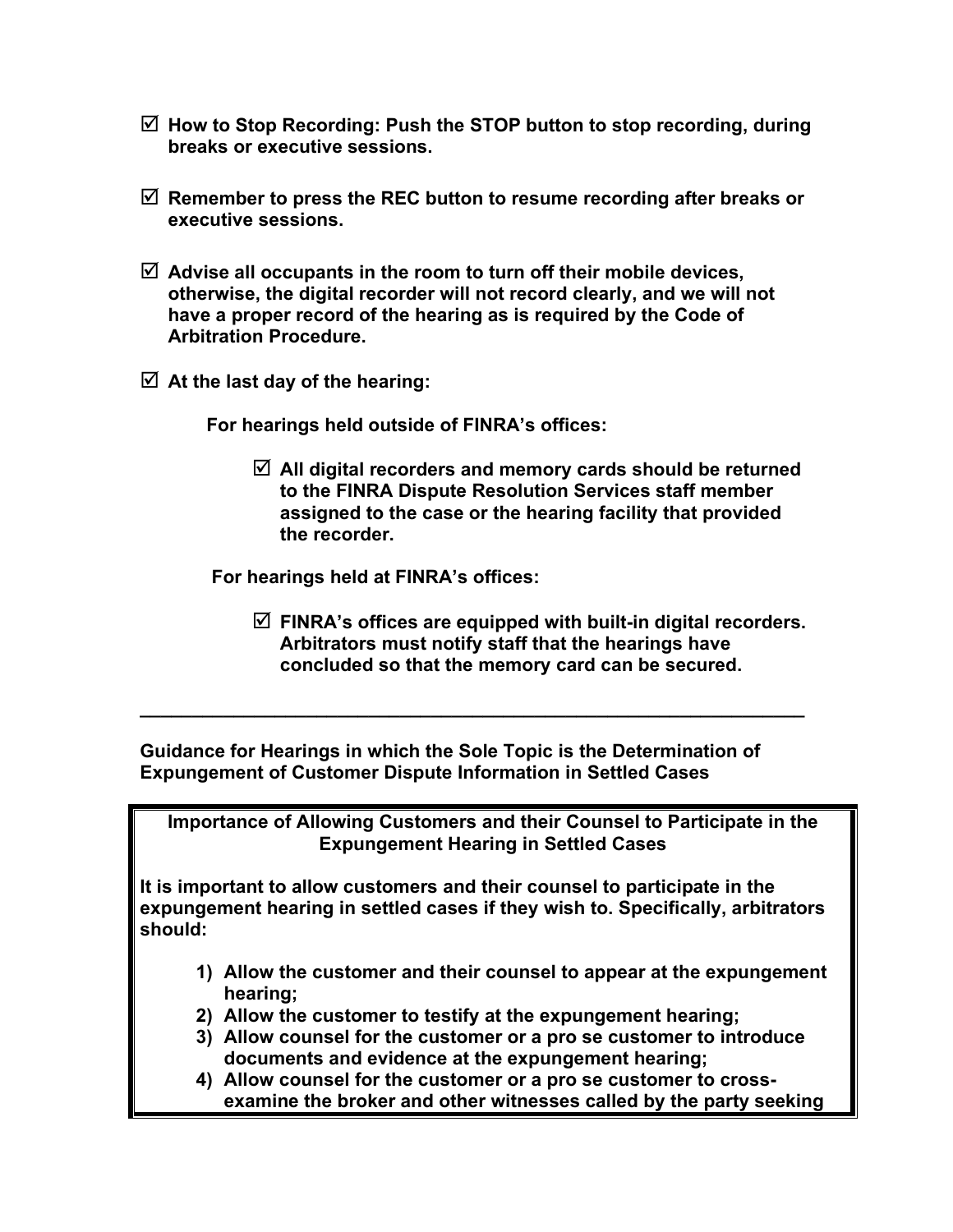**expungement; and**

**5) Allow counsel for the customer or a pro se customer to present opening and closing arguments if the panel allows any party to present such arguments.**

**Note: The following should be covered on the record. Make sure that the digital recorder is on before proceeding.**

- A. Introduction of the Arbitrator
- B. *For in-person hearings occurring on or after May 31, 2022 only*:

Confirm that current In-Person Participant Attestations and Daily Health Certifications have been received for all in-person participants (including arbitrators, counsel, parties, paralegals, witnesses, and others). **Participants who are unable to comply with the requirement for In-Person Participant Attestations and Daily Health Certifications are not permitted to participate in person.**

Request that in-person participants contact the Case Administrator if they test positive or are otherwise presumed positive for COVID-19 up to 10 days after the hearing.

C. Restate to the parties any disclosures previously made by the arbitrator. Also, any additional disclosures should be made to the parties at this time. In addition, the arbitrator should confirm on the record that his or her current classification is either a public or a non-public arbitrator.

*[The following section is intended to be informational for the arbitrators and does not need to be read to the parties: Arbitrator disclosure is the cornerstone of FINRA arbitration, and the arbitrator's duty to disclose is continuous and imperative. Disclosure includes any relationship, experience and background information that may affect—or even appear to affect—the arbitrator's ability to be impartial and the parties' belief that the arbitrator will be able to render a fair decision. When making disclosures, arbitrators should consider all aspects of their professional and personal lives and disclose all ties between the arbitrator, the parties and the matter in dispute, no matter how remote they may seem. If you need to think about whether a disclosure is appropriate, then it is: make the disclosure.]*

D. Elicit names of all persons in attendance and their relationship to the parties (e.g. husband, attorney for claimant, respondent's witness, etc.). **Ask each party's counsel/representative who should be reflected in the award as counsel/representative for each party. Make a note of each party's response and include it in the Award Information Sheet when you**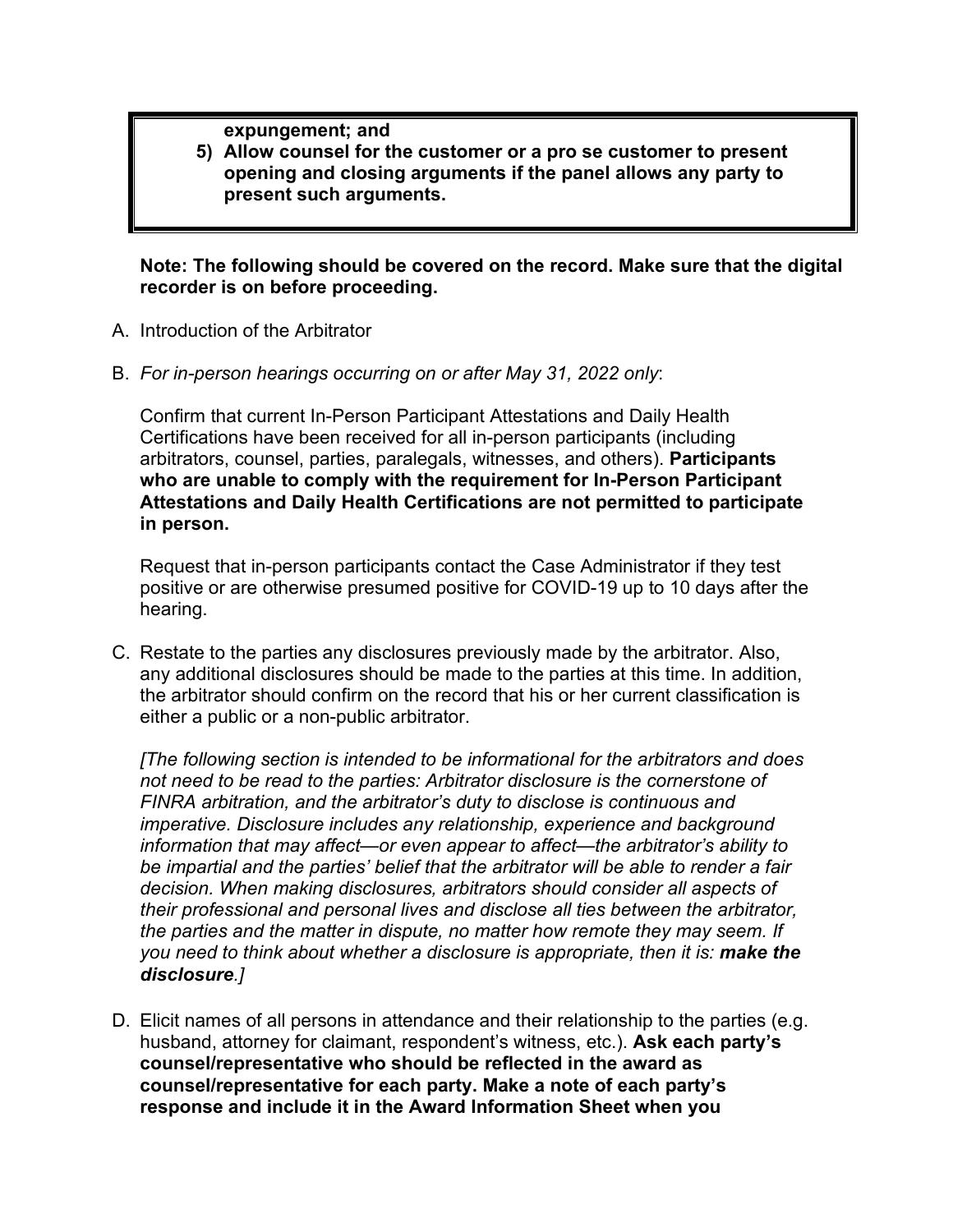## **deliberate.**

Ask whether any of the parties and counsel to this matter know of any potential conflicts between the arbitrators and any party, counsel or witness in this matter.

- E. Obtain oral confirmation from all of the parties or their representatives of their acceptance of the Panel's composition.
- F. Oath of Arbitrator: **Make the following statement on the record: "I have submitted my properly executed Oath of Arbitrator to the FINRA Dispute Resolution Services staff."**

## (**Note**: **The following paragraphs are to be read on the record by the arbitrator)**

G. Formal Opening Of Hearing: This controversy has been submitted to me for hearing in accordance with the Code of Arbitration Procedure. I am authorized to determine each of the matters set forth in the statements submitted and filed with FINRA Dispute Resolution Services. Unless the law directs otherwise, all awards rendered pursuant to the Code will be final and not subject to appeal.

It is suggested that no interruptions be made during an individual's testimony. Parties are entitled to make objections, cross-examine and redirect witnesses, and may, in the discretion of the arbitrator, present rebuttal testimony. I may ask questions as I deem appropriate.

- H. The submission of this matter to arbitration will not preclude any of FINRA's rights that it would otherwise be authorized to adopt, administer or enforce. If any matter comes to my attention during and in connection my participation in this proceeding, either from the record or from material or communications related to this proceeding, that I have reason to believe may constitute a violation of FINRA's rules or the federal securities laws, I may initiate a referral of the matter to FINRA for disciplinary investigation. If I make any such referral it will only be initiated after this dispute has been either settled or otherwise disposed of or after a final award has been rendered.
- I. Responsibility of Neutral Arbitrators: I have been selected to serve as a neutral arbitrator to hear and decide this matter. I am not a FINRA Dispute Resolution Services employee. I am an independent arbitrator. FINRA makes available this arbitration forum—pursuant to rules approved by the SEC—but has no part in deciding the award.

Pursuant to Canon I of the ABA/AAA Code of Ethics for Commercial Arbitrators, I, as a neutral arbitrator, have the duty of conducting these proceedings with fairness and integrity. This duty extends to all parties and to this process. Therefore, I respectfully request that all parties and their counsel or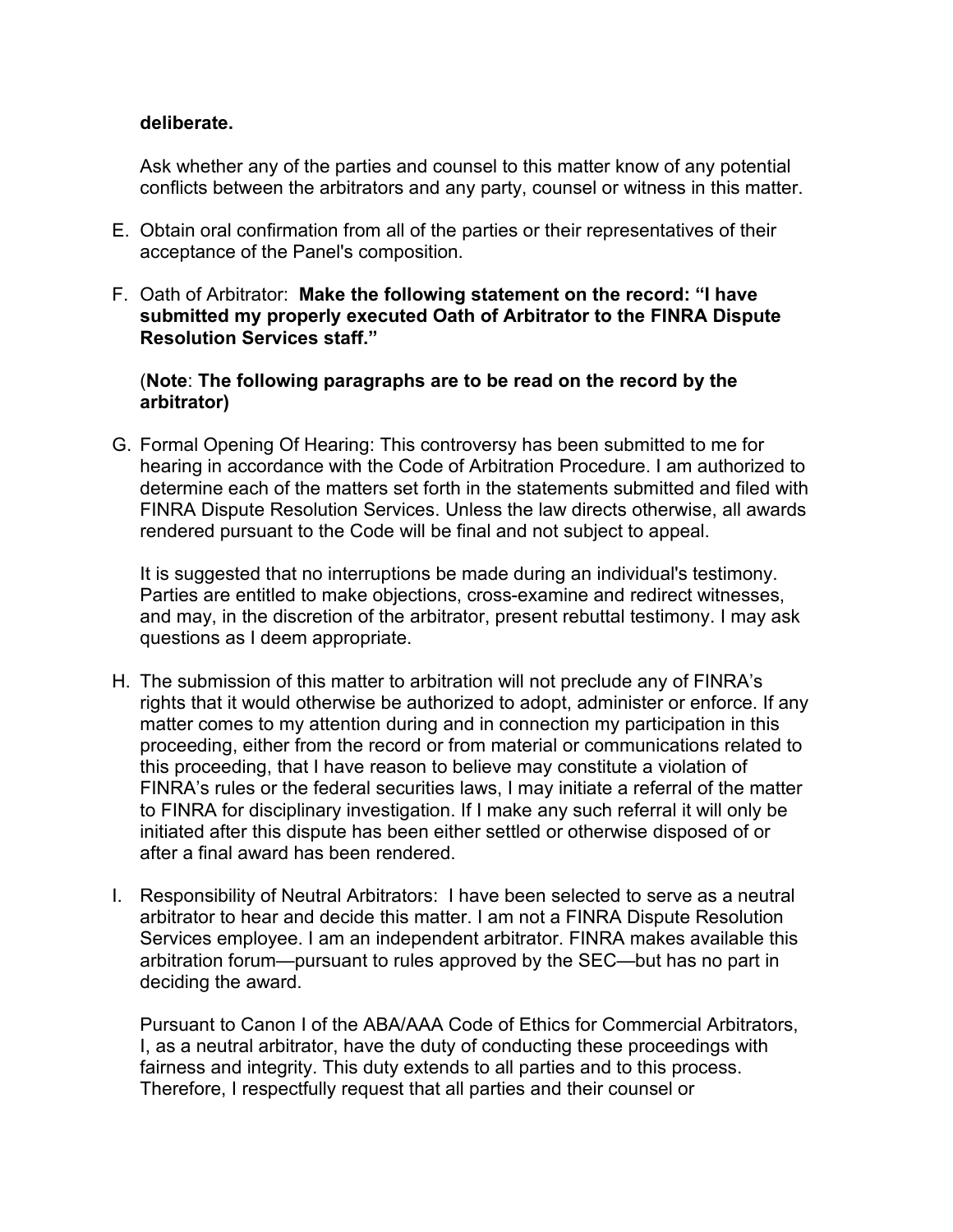representatives refrain from engaging in any conversations or contact with me except while in this room and in the presence of all parties, counsel or representatives. Thank you for your anticipated cooperation.

J. Oath Administered To Witnesses

## **Do you solemnly swear or affirm that the testimony you are about to give shall be the truth the whole truth and nothing but the truth?**

Will each of you please state your name, address, and if applicable, your business affiliation.

As a reminder, electronic devices cannot be used to record or broadcast the hearing.

Parties and a corporate representative are permitted to remain throughout the proceeding. Expert witnesses are permitted to remain unless the panel determines that the witness should be excused. All other witnesses will now be excused and will be called upon at the appropriate time, unless the panel determines that the witness(es) will remain. **(Note to Arbitrators: Barring countervailing reasons, expert witnesses who are assisting parties in the presentation of their cases should be permitted to attend all hearings. Generally, there is a presumption that expert witnesses, as opposed to witnesses testifying as to the facts pertinent to the case, will be permitted to attend the entire proceedings.)**

K. Arbitrator's Exhibit: I have read the papers that have been submitted by the parties. These papers, along with the executed Submission Agreements, will be marked and received into evidence as Arbitrator's Exhibit #1.

## **[The Arbitrator should explain the contents of Arbitrators' Exhibit # 1.]**

- L. Other important open matters may be addressed here.
- M. Party Evaluations: As part of FINRA Dispute Resolution Services' ongoing effort to improve the arbitration process, each party or representative is asked to voluntarily complete an evaluation concerning this arbitration. For your convenience, FINRA has made it possible for you to complete the Party Experience Survey via the DR Portal.
- N. Opening Statements: Each party may make an opening statement. It should be limited to what the party intends to prove and should not be a presentation of evidence or of the merits of the case.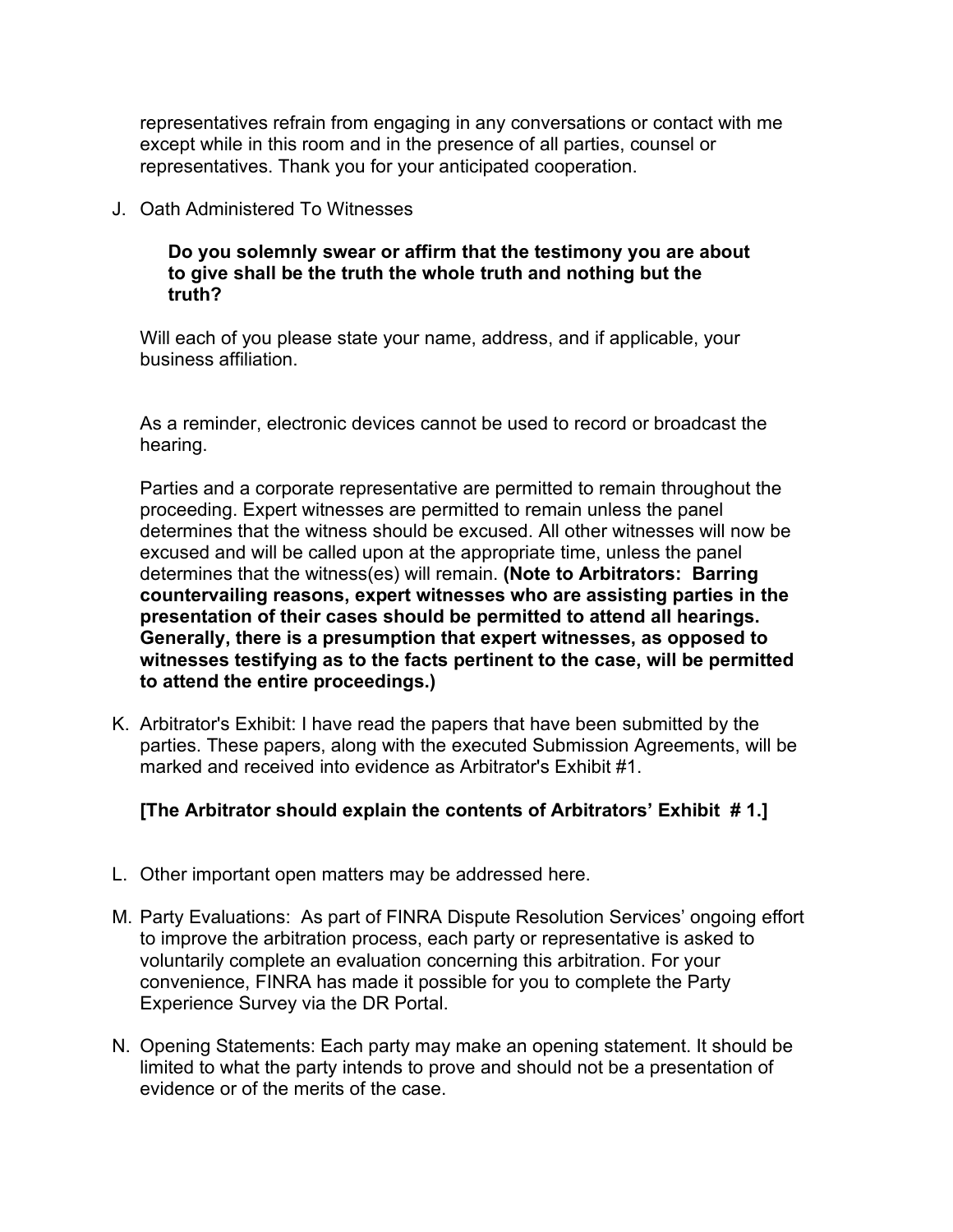- O. Documentary Evidence: Evidence will be marked for identification and shown to the opposing party for review and possible objection to its admissibility. I will rule on any objections asserted and determine whether the document will be received in evidence.
- P. Expected Conduct: All participants are expected to act in a civil manner at all times. Parties and attorneys are requested to be on time for all sessions and to limit breaks to the time allotted. Parties and attorneys are responsible for providing copies of all proposed exhibits to all other parties and me. Parties are encouraged to avoid repetitive arguments. Parties and counsel must direct all objections and motions to me and not to each other. The digital recording (or stenographic record) will be the official record of the hearing.

## Electronic Devices during the Hearing

The panel asks that everyone silence their cell phones or other electronic devices. This will help us to minimize distractions and focus on testimony. There will be periodic breaks that will allow us to view incoming messages that arrive during the hearing. This does not apply to the use of electronic devices to view case documents. Electronic devices cannot be used to record or broadcast the hearing.

#### Note to Panel – Not to be Read to Parties

\_\_\_\_\_\_\_\_\_\_\_\_\_\_\_\_\_\_\_\_\_\_\_\_\_\_\_\_\_\_\_\_\_\_\_\_\_\_\_\_\_

If you use an electronic device to access arbitration documents or information during the hearing (e.g. pleadings, rules or scripts), please let the parties know that you are doing so. This will ensure the parties know that you are devoting your full attention to the hearing.

**Note to Arbitrator: The administrative announcements have been completed and you will now begin opening statements and the presentation of the evidence. This is a reminder that all further conversations between the parties and the arbitrator should be on the record (e.g. digitally recorded). Please ensure that the recorder is operating after your return from any breaks or lunch. In addition, do not leave the recorder unattended.** 

Q. Opening Statements: The parties will now proceed with their opening statements, beginning with the Claimant.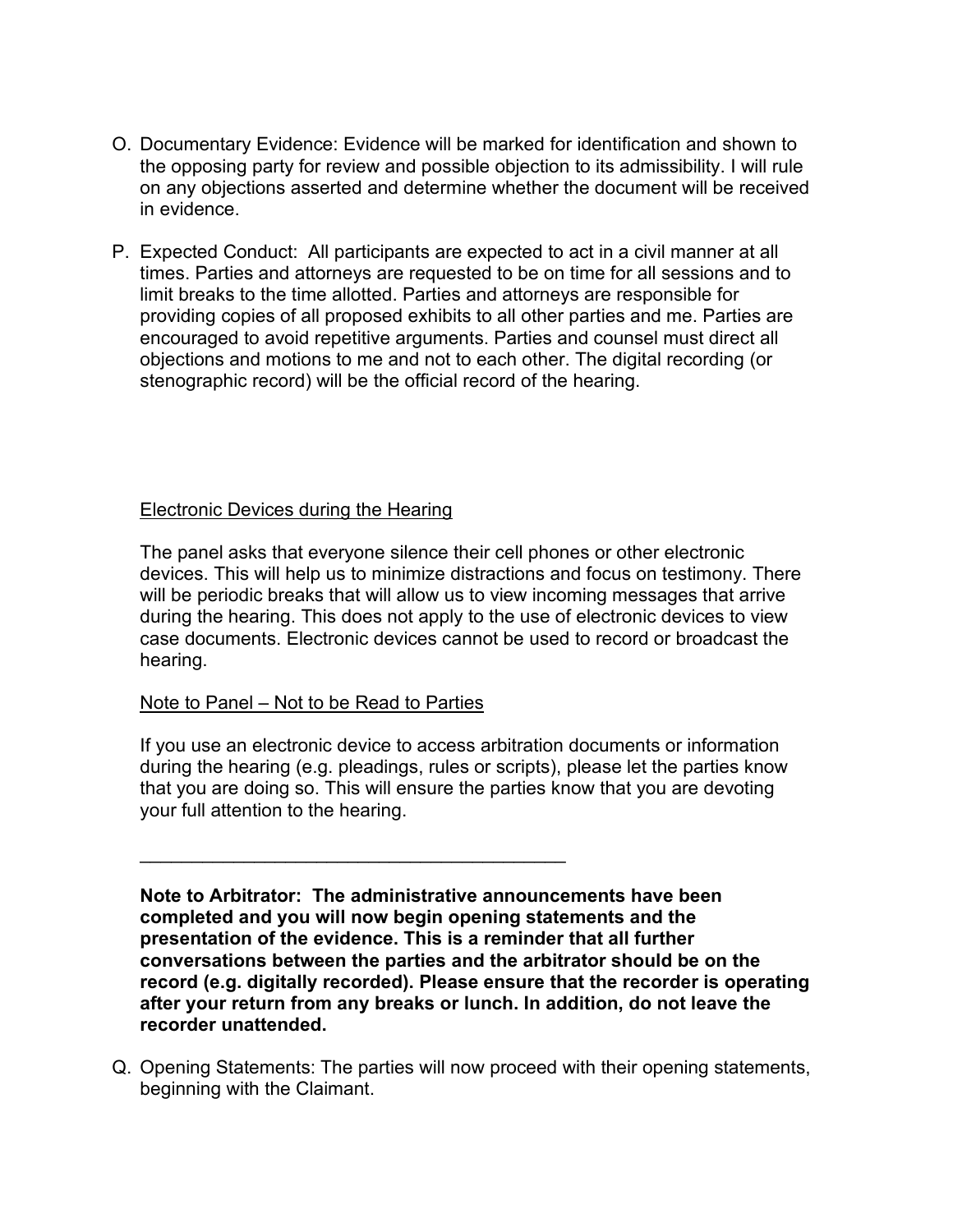- R. Presentation Of Evidence: The parties will now present their evidence, beginning with the Claimant.
- S. Inquiry Prior To Closing Argument: Do the parties have any further evidence or testimony to present?
- T. Closing Argument:

Each party may make a closing argument. The parties are directed to limit their closing argument to a summation of what he or she believes has been proven. The parties should include a summary of their final request for damages. Parties may present their final damages as a range, as opposed to a specific monetary amount, and may include a description of each theory of damages.

The parties should also address the issue of hearing session fees. In the award, I will allocate the amount of hearing session fees that each party will pay. Therefore, the parties should include a statement of how I should assess the hearing session fees.

The parties may now begin their closing argument, beginning with the Claimant. Rebuttal is allowed and the Claimant may reserve its entire closing for rebuttal.

**Note to Arbitrator: It is the practice in these proceedings to allow claimants to proceed first in closing argument, with rebuttal argument being permitted. Claimants may reserve their entire closing for rebuttal. The hearing procedure may, however, be varied in the discretion of the arbitrator, provided all parties are allowed a full and fair opportunity to present their respective cases.**

U. Final Damage Requests: I realize that at the time the claim was initiated the parties may not have had all of the information needed to accurately or completely calculate their claims. Therefore, at this point, I ask that the parties restate their respective claims. For parties requesting damages, please provide me with a summary of your final request for damages. You may present your final damage request as a range, as opposed to a specific monetary amount.

## **Note to Arbitrator: If a party's final request for damages is different from the amount stated in its pleading, please record this amount in the Award Information Sheet item number 10.**

- V. Inquiries Prior To Closing Hearing: Do the parties have any other issues or objections that you would like to raise that you have not previously raised?
- W. The decision will be forwarded to the parties, and/or counsel. In order to expedite its delivery, I may execute a handwritten copy of the Award.